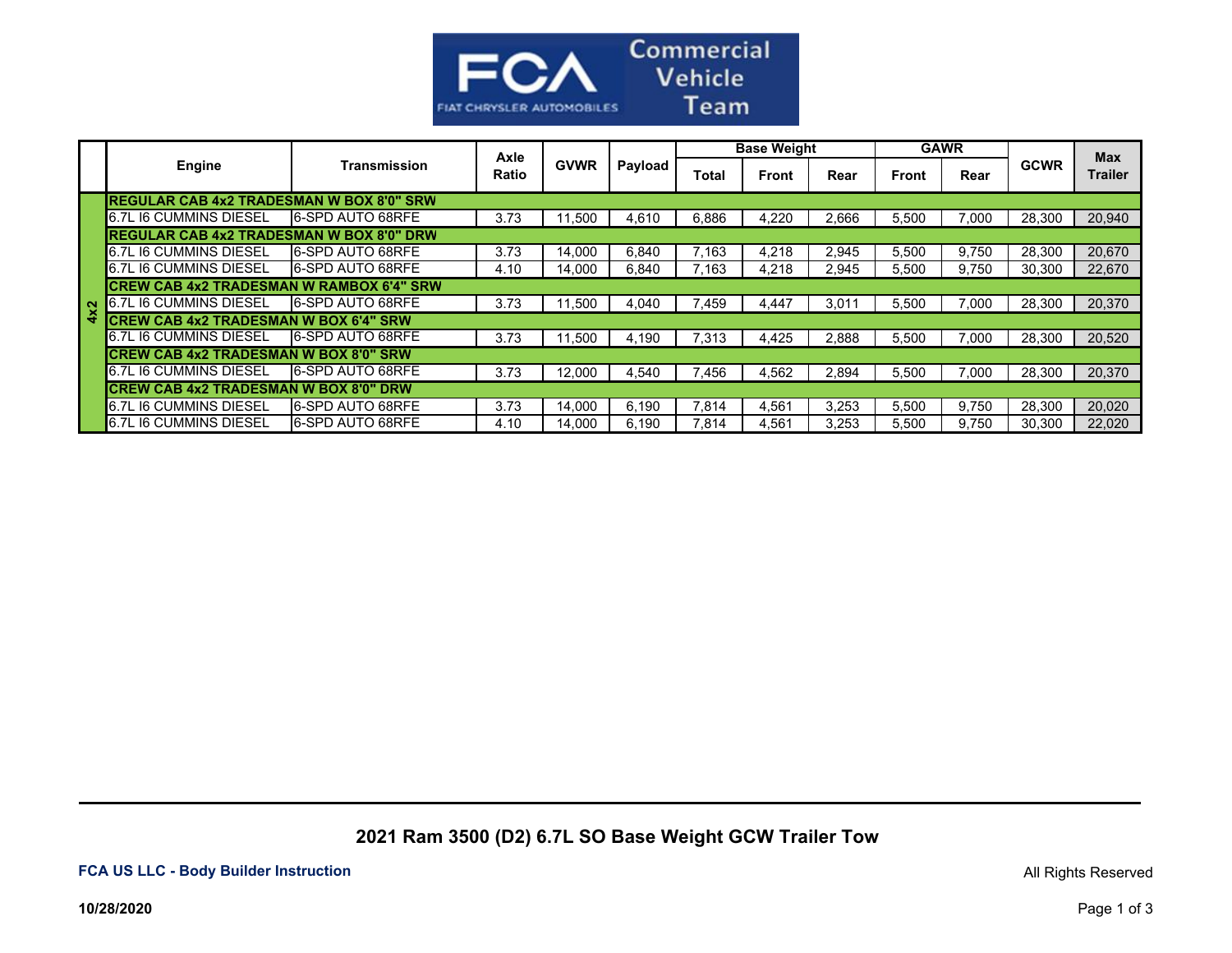

|            | <b>Engine</b>                                   | <b>Transmission</b>      | Axle<br>Ratio | <b>GVWR</b> | Payload | <b>Base Weight</b> |              |       | <b>GAWR</b> |       |             | <b>Max</b>     |
|------------|-------------------------------------------------|--------------------------|---------------|-------------|---------|--------------------|--------------|-------|-------------|-------|-------------|----------------|
|            |                                                 |                          |               |             |         | Total              | <b>Front</b> | Rear  | Front       | Rear  | <b>GCWR</b> | <b>Trailer</b> |
|            | IMEGA CAB 4x4 BIG HORN W BOX 6'4" SRW           |                          |               |             |         |                    |              |       |             |       |             |                |
|            | 6.7L I6 CUMMINS DIESEL                          | <b>6-SPD AUTO 68RFE</b>  | 3.73          | 12,300      | 4,300   | 7,999              | 4,897        | 3,102 | 6,000       | 7,000 | 28,300      | 19,830         |
|            | <b>IMEGA CAB 4x4 BIG HORN W BOX 6'4" DRW</b>    |                          |               |             |         |                    |              |       |             |       |             |                |
|            | 6.7L I6 CUMMINS DIESEL                          | 6-SPD AUTO 68RFE         | 3.73          | 14.000      | 5,670   | 8.328              | 4,869        | 3,459 | 6,000       | 9.750 | 28,300      | 19,500         |
|            | 6.7L I6 CUMMINS DIESEL                          | 6-SPD AUTO 68RFE         | 4.10          | 14,000      | 5,670   | 8,328              | 4,869        | 3,459 | 6,000       | 9.750 | 30,300      | 21,500         |
|            | <b>MEGA CAB 4x4 BIG HORN W RAMBOX 6'4" SRW</b>  |                          |               |             |         |                    |              |       |             |       |             |                |
|            | 6.7L I6 CUMMINS DIESEL                          | 6-SPD AUTO 68RFE         | 3.73          | 12,300      | 4,120   | 8,183              | 4,946        | 3,237 | 6,000       | 7,000 | 28,300      | 19,650         |
|            | <b>REGULAR CAB 4x4 TRADESMAN W BOX 8'0" DRW</b> |                          |               |             |         |                    |              |       |             |       |             |                |
|            | 6.7L I6 CUMMINS DIESEL                          | <b>6-SPD AUTO 68RFE</b>  | 3.73          | 14.000      | 6,400   | 7,597              | 4,533        | 3,064 | 6,000       | 9,750 | 28,300      | 20,230         |
|            | 6.7L I6 CUMMINS DIESEL                          | <b>16-SPD AUTO 68RFE</b> | 4.10          | 14,000      | 6,400   | 7,597              | 4,533        | 3,064 | 6,000       | 9,750 | 30,300      | 22,230         |
| $4\times4$ | <b>REGULAR CAB 4x4 TRADESMAN W BOX 8'0" SRW</b> |                          |               |             |         |                    |              |       |             |       |             |                |
|            | 6.7L I6 CUMMINS DIESEL                          | 6-SPD AUTO 68RFE         | 3.73          | 11,800      | 4,520   | 7,279              | 4,545        | 2,734 | 6,000       | 7,000 | 28,300      | 20,550         |
|            | <b>CREW CAB 4x4 TRADESMAN W RAMBOX 6'4" SRW</b> |                          |               |             |         |                    |              |       |             |       |             |                |
|            | 6.7L I6 CUMMINS DIESEL                          | <b>16-SPD AUTO 68RFE</b> | 3.73          | 11,800      | 4,060   | 7.743              | 4,684        | 3,059 | 6,000       | 7,000 | 28.300      | 20,090         |
|            | <b>CREW CAB 4x4 TRADESMAN W BOX 6'4" SRW</b>    |                          |               |             |         |                    |              |       |             |       |             |                |
|            | 6.7L I6 CUMMINS DIESEL                          | <b>6-SPD AUTO 68RFE</b>  | 3.73          | 11.800      | 4.200   | 7,598              | 4,686        | 2,912 | 6,000       | 7.000 | 28.300      | 20,230         |
|            | <b>CREW CAB 4x4 TRADESMAN W BOX 8'0" SRW</b>    |                          |               |             |         |                    |              |       |             |       |             |                |
|            | 6.7L I6 CUMMINS DIESEL                          | <b>6-SPD AUTO 68RFE</b>  | 3.73          | 12,300      | 4,500   | 7.802              | 4,849        | 2,953 | 6,000       | 7,000 | 28.300      | 20,030         |
|            | <b>CREW CAB 4x4 TRADESMAN W BOX 8'0" DRW</b>    |                          |               |             |         |                    |              |       |             |       |             |                |
|            | 6.7L I6 CUMMINS DIFSEL                          | <b>16-SPD AUTO 68RFE</b> | 3.73          | 14.000      | 5.860   | 8.142              | 4,855        | 3,287 | 6.000       | 9.750 | 28,300      | 19.690         |
|            | 6.7L I6 CUMMINS DIESEL                          | <b>16-SPD AUTO 68RFE</b> | 4.10          | 14,000      | 5,860   | 8,142              | 4,855        | 3,287 | 6,000       | 9,750 | 30,300      | 21,690         |

 **2021 Ram 3500 (D2) 6.7L SO Base Weight GCW Trailer Tow**

All Rights Reserved